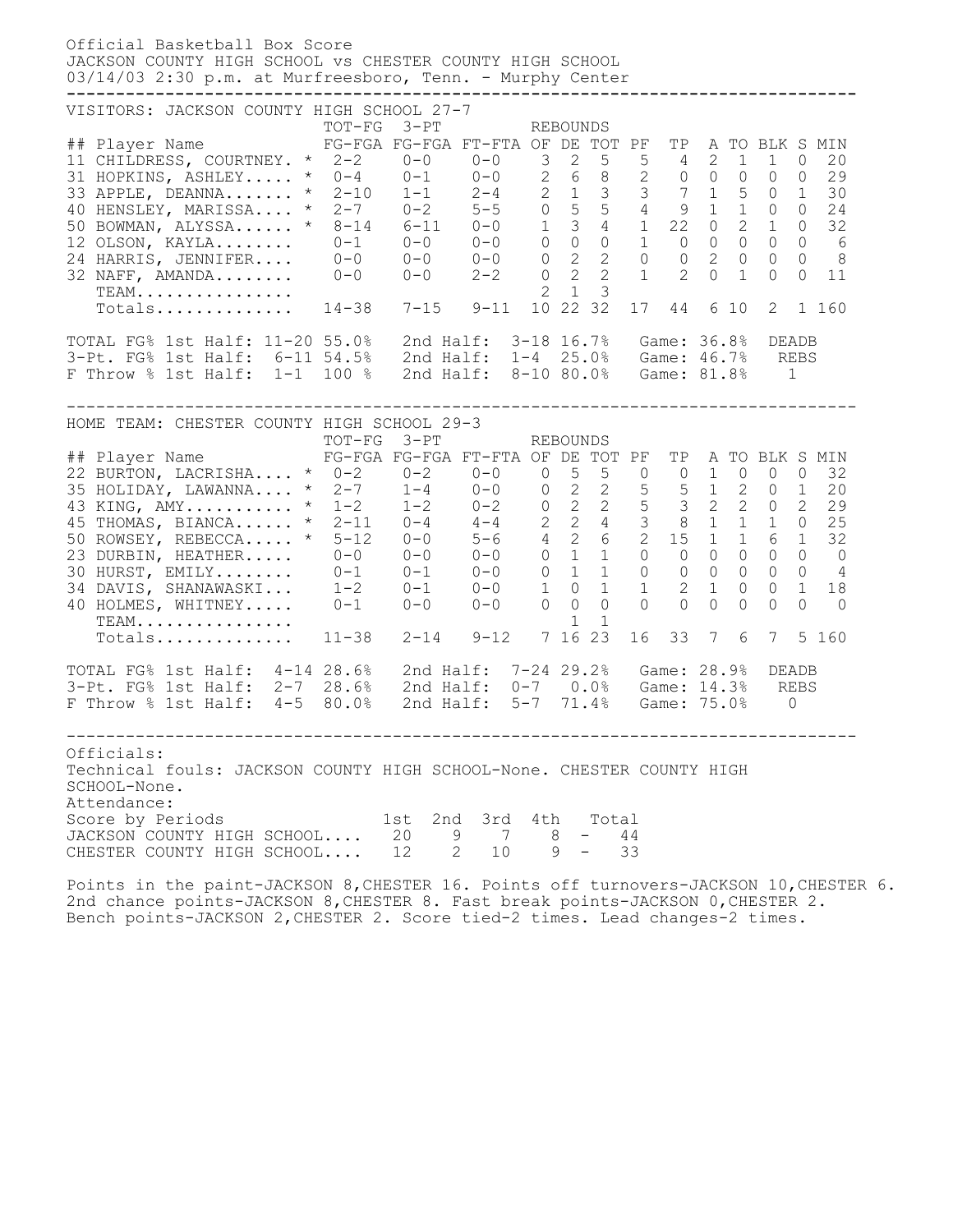## Play-By-Play JACKSON COUNTY HIGH SCHOOL vs CHESTER COUNTY HIGH SCHOOL 03/14/03 2:30 p.m. at Murfreesboro, Tenn. - Murphy Center

1st PERIOD Play-by-Play (Page 1)

| ----------------------------------<br>FOUL by HOLIDAY, LAWANNA<br>07:37<br>0-2 V 2 GOOD! JUMPER by HENSLEY, MARISSA<br>07:25<br>TURNOVR by ROWSEY, REBECCA<br>07:08<br>06:44<br>MISSED 3 PTR by BOWMAN, ALYSSA<br>06:44<br>REBOUND (DEF) by THOMAS, BIANCA<br>06:29<br>FOUL by CHILDRESS, COURTNEY<br>GOOD! JUMPER by ROWSEY, REBECCA<br>06:22<br>$2 - 2$<br>T 1<br>ASSIST by BURTON, LACRISHA<br>06:22<br>06:07<br>2-5 V 3 GOOD! 3 PTR by APPLE, DEANNA<br>ASSIST by CHILDRESS, COURTNEY<br>06:07<br>05:35<br>TURNOVR by KING, AMY<br>FOUL by KING, AMY<br>05:22<br>05:22<br>MISSED JUMPER by BOWMAN, ALYSSA<br>BLOCK by ROWSEY, REBECCA<br>05:22<br>05:20<br>REBOUND (OFF) by BOWMAN, ALYSSA<br>05:18<br>2-7 V 5 GOOD! JUMPER by BOWMAN, ALYSSA<br>04:57<br>FOUL by HENSLEY, MARISSA<br>GOOD! FT SHOT by THOMAS, BIANCA<br>04:57<br>$3 - 7$<br>V 4<br>GOOD! FT SHOT by THOMAS, BIANCA<br>V <sub>3</sub><br>04:57<br>$4 - 7$<br>04:37<br>MISSED 3 PTR by BOWMAN, ALYSSA<br>REBOUND (DEF) by BURTON, LACRISHA<br>04:37<br>GOOD! 3 PTR by HOLIDAY, LAWANNA<br>$7-7$ T 2<br>04:27<br>ASSIST by THOMAS, BIANCA<br>04:27<br>03:52<br>MISSED 3 PTR by HENSLEY, MARISSA<br>REBOUND (OFF) by CHILDRESS, COURTNEY<br>03:52<br>03:50<br>7-9 V 2 GOOD! LAYUP by CHILDRESS, COURTNEY<br>GOOD! 3 PTR by KING, AMY<br>$10 - 9$<br>03:34<br>$H_1$<br>ASSIST by ROWSEY, REBECCA<br>03:34<br>03:16<br>10-12 V 2 GOOD! 3 PTR by BOWMAN, ALYSSA<br>03:01<br>MISSED 3 PTR by HOLIDAY, LAWANNA<br>03:01<br>REBOUND (DEF) by HOPKINS, ASHLEY<br>02:48 10-15 V 5 GOOD! 3 PTR by BOWMAN, ALYSSA<br>ASSIST by APPLE, DEANNA<br>02:48<br>$02:32$ $12-15$ V 3<br>GOOD! JUMPER by ROWSEY, REBECCA<br>ASSIST by KING, AMY<br>02:32<br>FOUL by THOMAS, BIANCA<br>02:18<br>02:16 12-17 V 5 GOOD! JUMPER by BOWMAN, ALYSSA<br>02:16<br>ASSIST by HARRIS, JENNIFER<br>MISSED JUMPER by THOMAS, BIANCA<br>01:50<br>01:50<br>REBOUND (DEF) by HARRIS, JENNIFER |
|------------------------------------------------------------------------------------------------------------------------------------------------------------------------------------------------------------------------------------------------------------------------------------------------------------------------------------------------------------------------------------------------------------------------------------------------------------------------------------------------------------------------------------------------------------------------------------------------------------------------------------------------------------------------------------------------------------------------------------------------------------------------------------------------------------------------------------------------------------------------------------------------------------------------------------------------------------------------------------------------------------------------------------------------------------------------------------------------------------------------------------------------------------------------------------------------------------------------------------------------------------------------------------------------------------------------------------------------------------------------------------------------------------------------------------------------------------------------------------------------------------------------------------------------------------------------------------------------------------------------------------------------------------------------------------------------------------------------------------------------------------------------------------------------------------------------------------------------------------------------------------------------------------------------------|
|                                                                                                                                                                                                                                                                                                                                                                                                                                                                                                                                                                                                                                                                                                                                                                                                                                                                                                                                                                                                                                                                                                                                                                                                                                                                                                                                                                                                                                                                                                                                                                                                                                                                                                                                                                                                                                                                                                                              |
|                                                                                                                                                                                                                                                                                                                                                                                                                                                                                                                                                                                                                                                                                                                                                                                                                                                                                                                                                                                                                                                                                                                                                                                                                                                                                                                                                                                                                                                                                                                                                                                                                                                                                                                                                                                                                                                                                                                              |
|                                                                                                                                                                                                                                                                                                                                                                                                                                                                                                                                                                                                                                                                                                                                                                                                                                                                                                                                                                                                                                                                                                                                                                                                                                                                                                                                                                                                                                                                                                                                                                                                                                                                                                                                                                                                                                                                                                                              |
|                                                                                                                                                                                                                                                                                                                                                                                                                                                                                                                                                                                                                                                                                                                                                                                                                                                                                                                                                                                                                                                                                                                                                                                                                                                                                                                                                                                                                                                                                                                                                                                                                                                                                                                                                                                                                                                                                                                              |
|                                                                                                                                                                                                                                                                                                                                                                                                                                                                                                                                                                                                                                                                                                                                                                                                                                                                                                                                                                                                                                                                                                                                                                                                                                                                                                                                                                                                                                                                                                                                                                                                                                                                                                                                                                                                                                                                                                                              |
|                                                                                                                                                                                                                                                                                                                                                                                                                                                                                                                                                                                                                                                                                                                                                                                                                                                                                                                                                                                                                                                                                                                                                                                                                                                                                                                                                                                                                                                                                                                                                                                                                                                                                                                                                                                                                                                                                                                              |
|                                                                                                                                                                                                                                                                                                                                                                                                                                                                                                                                                                                                                                                                                                                                                                                                                                                                                                                                                                                                                                                                                                                                                                                                                                                                                                                                                                                                                                                                                                                                                                                                                                                                                                                                                                                                                                                                                                                              |
|                                                                                                                                                                                                                                                                                                                                                                                                                                                                                                                                                                                                                                                                                                                                                                                                                                                                                                                                                                                                                                                                                                                                                                                                                                                                                                                                                                                                                                                                                                                                                                                                                                                                                                                                                                                                                                                                                                                              |
|                                                                                                                                                                                                                                                                                                                                                                                                                                                                                                                                                                                                                                                                                                                                                                                                                                                                                                                                                                                                                                                                                                                                                                                                                                                                                                                                                                                                                                                                                                                                                                                                                                                                                                                                                                                                                                                                                                                              |
|                                                                                                                                                                                                                                                                                                                                                                                                                                                                                                                                                                                                                                                                                                                                                                                                                                                                                                                                                                                                                                                                                                                                                                                                                                                                                                                                                                                                                                                                                                                                                                                                                                                                                                                                                                                                                                                                                                                              |
|                                                                                                                                                                                                                                                                                                                                                                                                                                                                                                                                                                                                                                                                                                                                                                                                                                                                                                                                                                                                                                                                                                                                                                                                                                                                                                                                                                                                                                                                                                                                                                                                                                                                                                                                                                                                                                                                                                                              |
|                                                                                                                                                                                                                                                                                                                                                                                                                                                                                                                                                                                                                                                                                                                                                                                                                                                                                                                                                                                                                                                                                                                                                                                                                                                                                                                                                                                                                                                                                                                                                                                                                                                                                                                                                                                                                                                                                                                              |
|                                                                                                                                                                                                                                                                                                                                                                                                                                                                                                                                                                                                                                                                                                                                                                                                                                                                                                                                                                                                                                                                                                                                                                                                                                                                                                                                                                                                                                                                                                                                                                                                                                                                                                                                                                                                                                                                                                                              |
|                                                                                                                                                                                                                                                                                                                                                                                                                                                                                                                                                                                                                                                                                                                                                                                                                                                                                                                                                                                                                                                                                                                                                                                                                                                                                                                                                                                                                                                                                                                                                                                                                                                                                                                                                                                                                                                                                                                              |
|                                                                                                                                                                                                                                                                                                                                                                                                                                                                                                                                                                                                                                                                                                                                                                                                                                                                                                                                                                                                                                                                                                                                                                                                                                                                                                                                                                                                                                                                                                                                                                                                                                                                                                                                                                                                                                                                                                                              |
|                                                                                                                                                                                                                                                                                                                                                                                                                                                                                                                                                                                                                                                                                                                                                                                                                                                                                                                                                                                                                                                                                                                                                                                                                                                                                                                                                                                                                                                                                                                                                                                                                                                                                                                                                                                                                                                                                                                              |
|                                                                                                                                                                                                                                                                                                                                                                                                                                                                                                                                                                                                                                                                                                                                                                                                                                                                                                                                                                                                                                                                                                                                                                                                                                                                                                                                                                                                                                                                                                                                                                                                                                                                                                                                                                                                                                                                                                                              |
|                                                                                                                                                                                                                                                                                                                                                                                                                                                                                                                                                                                                                                                                                                                                                                                                                                                                                                                                                                                                                                                                                                                                                                                                                                                                                                                                                                                                                                                                                                                                                                                                                                                                                                                                                                                                                                                                                                                              |
|                                                                                                                                                                                                                                                                                                                                                                                                                                                                                                                                                                                                                                                                                                                                                                                                                                                                                                                                                                                                                                                                                                                                                                                                                                                                                                                                                                                                                                                                                                                                                                                                                                                                                                                                                                                                                                                                                                                              |
|                                                                                                                                                                                                                                                                                                                                                                                                                                                                                                                                                                                                                                                                                                                                                                                                                                                                                                                                                                                                                                                                                                                                                                                                                                                                                                                                                                                                                                                                                                                                                                                                                                                                                                                                                                                                                                                                                                                              |
|                                                                                                                                                                                                                                                                                                                                                                                                                                                                                                                                                                                                                                                                                                                                                                                                                                                                                                                                                                                                                                                                                                                                                                                                                                                                                                                                                                                                                                                                                                                                                                                                                                                                                                                                                                                                                                                                                                                              |
|                                                                                                                                                                                                                                                                                                                                                                                                                                                                                                                                                                                                                                                                                                                                                                                                                                                                                                                                                                                                                                                                                                                                                                                                                                                                                                                                                                                                                                                                                                                                                                                                                                                                                                                                                                                                                                                                                                                              |
|                                                                                                                                                                                                                                                                                                                                                                                                                                                                                                                                                                                                                                                                                                                                                                                                                                                                                                                                                                                                                                                                                                                                                                                                                                                                                                                                                                                                                                                                                                                                                                                                                                                                                                                                                                                                                                                                                                                              |
|                                                                                                                                                                                                                                                                                                                                                                                                                                                                                                                                                                                                                                                                                                                                                                                                                                                                                                                                                                                                                                                                                                                                                                                                                                                                                                                                                                                                                                                                                                                                                                                                                                                                                                                                                                                                                                                                                                                              |
|                                                                                                                                                                                                                                                                                                                                                                                                                                                                                                                                                                                                                                                                                                                                                                                                                                                                                                                                                                                                                                                                                                                                                                                                                                                                                                                                                                                                                                                                                                                                                                                                                                                                                                                                                                                                                                                                                                                              |
|                                                                                                                                                                                                                                                                                                                                                                                                                                                                                                                                                                                                                                                                                                                                                                                                                                                                                                                                                                                                                                                                                                                                                                                                                                                                                                                                                                                                                                                                                                                                                                                                                                                                                                                                                                                                                                                                                                                              |
|                                                                                                                                                                                                                                                                                                                                                                                                                                                                                                                                                                                                                                                                                                                                                                                                                                                                                                                                                                                                                                                                                                                                                                                                                                                                                                                                                                                                                                                                                                                                                                                                                                                                                                                                                                                                                                                                                                                              |
|                                                                                                                                                                                                                                                                                                                                                                                                                                                                                                                                                                                                                                                                                                                                                                                                                                                                                                                                                                                                                                                                                                                                                                                                                                                                                                                                                                                                                                                                                                                                                                                                                                                                                                                                                                                                                                                                                                                              |
|                                                                                                                                                                                                                                                                                                                                                                                                                                                                                                                                                                                                                                                                                                                                                                                                                                                                                                                                                                                                                                                                                                                                                                                                                                                                                                                                                                                                                                                                                                                                                                                                                                                                                                                                                                                                                                                                                                                              |
|                                                                                                                                                                                                                                                                                                                                                                                                                                                                                                                                                                                                                                                                                                                                                                                                                                                                                                                                                                                                                                                                                                                                                                                                                                                                                                                                                                                                                                                                                                                                                                                                                                                                                                                                                                                                                                                                                                                              |
|                                                                                                                                                                                                                                                                                                                                                                                                                                                                                                                                                                                                                                                                                                                                                                                                                                                                                                                                                                                                                                                                                                                                                                                                                                                                                                                                                                                                                                                                                                                                                                                                                                                                                                                                                                                                                                                                                                                              |
|                                                                                                                                                                                                                                                                                                                                                                                                                                                                                                                                                                                                                                                                                                                                                                                                                                                                                                                                                                                                                                                                                                                                                                                                                                                                                                                                                                                                                                                                                                                                                                                                                                                                                                                                                                                                                                                                                                                              |
|                                                                                                                                                                                                                                                                                                                                                                                                                                                                                                                                                                                                                                                                                                                                                                                                                                                                                                                                                                                                                                                                                                                                                                                                                                                                                                                                                                                                                                                                                                                                                                                                                                                                                                                                                                                                                                                                                                                              |
|                                                                                                                                                                                                                                                                                                                                                                                                                                                                                                                                                                                                                                                                                                                                                                                                                                                                                                                                                                                                                                                                                                                                                                                                                                                                                                                                                                                                                                                                                                                                                                                                                                                                                                                                                                                                                                                                                                                              |
|                                                                                                                                                                                                                                                                                                                                                                                                                                                                                                                                                                                                                                                                                                                                                                                                                                                                                                                                                                                                                                                                                                                                                                                                                                                                                                                                                                                                                                                                                                                                                                                                                                                                                                                                                                                                                                                                                                                              |
| 01:35 12-19 V 7 GOOD! LAYUP by HENSLEY, MARISSA                                                                                                                                                                                                                                                                                                                                                                                                                                                                                                                                                                                                                                                                                                                                                                                                                                                                                                                                                                                                                                                                                                                                                                                                                                                                                                                                                                                                                                                                                                                                                                                                                                                                                                                                                                                                                                                                              |
| 01:35<br>FOUL by THOMAS, BIANCA                                                                                                                                                                                                                                                                                                                                                                                                                                                                                                                                                                                                                                                                                                                                                                                                                                                                                                                                                                                                                                                                                                                                                                                                                                                                                                                                                                                                                                                                                                                                                                                                                                                                                                                                                                                                                                                                                              |
| TIMEOUT 30sec<br>01:35                                                                                                                                                                                                                                                                                                                                                                                                                                                                                                                                                                                                                                                                                                                                                                                                                                                                                                                                                                                                                                                                                                                                                                                                                                                                                                                                                                                                                                                                                                                                                                                                                                                                                                                                                                                                                                                                                                       |
| 01:35 12-20 V 8 GOOD! FT SHOT by HENSLEY, MARISSA                                                                                                                                                                                                                                                                                                                                                                                                                                                                                                                                                                                                                                                                                                                                                                                                                                                                                                                                                                                                                                                                                                                                                                                                                                                                                                                                                                                                                                                                                                                                                                                                                                                                                                                                                                                                                                                                            |
| MISSED 3 PTR by BURTON, LACRISHA 00:59                                                                                                                                                                                                                                                                                                                                                                                                                                                                                                                                                                                                                                                                                                                                                                                                                                                                                                                                                                                                                                                                                                                                                                                                                                                                                                                                                                                                                                                                                                                                                                                                                                                                                                                                                                                                                                                                                       |
| 00:59<br>REBOUND (DEF) by HENSLEY, MARISSA                                                                                                                                                                                                                                                                                                                                                                                                                                                                                                                                                                                                                                                                                                                                                                                                                                                                                                                                                                                                                                                                                                                                                                                                                                                                                                                                                                                                                                                                                                                                                                                                                                                                                                                                                                                                                                                                                   |
| 00:30<br>FOUL by KING, AMY<br>00:02<br>MISSED LAYUP by OLSON, KAYLA                                                                                                                                                                                                                                                                                                                                                                                                                                                                                                                                                                                                                                                                                                                                                                                                                                                                                                                                                                                                                                                                                                                                                                                                                                                                                                                                                                                                                                                                                                                                                                                                                                                                                                                                                                                                                                                          |
| 00:02<br>REBOUND (DEF) by (TEAM)                                                                                                                                                                                                                                                                                                                                                                                                                                                                                                                                                                                                                                                                                                                                                                                                                                                                                                                                                                                                                                                                                                                                                                                                                                                                                                                                                                                                                                                                                                                                                                                                                                                                                                                                                                                                                                                                                             |
|                                                                                                                                                                                                                                                                                                                                                                                                                                                                                                                                                                                                                                                                                                                                                                                                                                                                                                                                                                                                                                                                                                                                                                                                                                                                                                                                                                                                                                                                                                                                                                                                                                                                                                                                                                                                                                                                                                                              |
| JACKSON COUNTY HIGH SCHOOL 20, CHESTER COUNTY HIGH SCHOOL 12                                                                                                                                                                                                                                                                                                                                                                                                                                                                                                                                                                                                                                                                                                                                                                                                                                                                                                                                                                                                                                                                                                                                                                                                                                                                                                                                                                                                                                                                                                                                                                                                                                                                                                                                                                                                                                                                 |
| 1st period-only InPaint Pts-T/O 2nd-Chc FastBrk BnchPts Ties Leads                                                                                                                                                                                                                                                                                                                                                                                                                                                                                                                                                                                                                                                                                                                                                                                                                                                                                                                                                                                                                                                                                                                                                                                                                                                                                                                                                                                                                                                                                                                                                                                                                                                                                                                                                                                                                                                           |
| JACKSON COUNTY HIGH 6 2 4 0 0 0<br>1                                                                                                                                                                                                                                                                                                                                                                                                                                                                                                                                                                                                                                                                                                                                                                                                                                                                                                                                                                                                                                                                                                                                                                                                                                                                                                                                                                                                                                                                                                                                                                                                                                                                                                                                                                                                                                                                                         |
| CHESTER COUNTY HIGH 4 0 0 0 0 2 1                                                                                                                                                                                                                                                                                                                                                                                                                                                                                                                                                                                                                                                                                                                                                                                                                                                                                                                                                                                                                                                                                                                                                                                                                                                                                                                                                                                                                                                                                                                                                                                                                                                                                                                                                                                                                                                                                            |
| 2nd PERIOD Play-by-Play (Page 1)                                                                                                                                                                                                                                                                                                                                                                                                                                                                                                                                                                                                                                                                                                                                                                                                                                                                                                                                                                                                                                                                                                                                                                                                                                                                                                                                                                                                                                                                                                                                                                                                                                                                                                                                                                                                                                                                                             |
| HOME TEAM: CHESTER COUNTY HIGH TIME SCORE MAR VISITORS: JACKSON COUNTY HIGH                                                                                                                                                                                                                                                                                                                                                                                                                                                                                                                                                                                                                                                                                                                                                                                                                                                                                                                                                                                                                                                                                                                                                                                                                                                                                                                                                                                                                                                                                                                                                                                                                                                                                                                                                                                                                                                  |
| ------------------------------<br>07.50<br>$\lambda$                                                                                                                                                                                                                                                                                                                                                                                                                                                                                                                                                                                                                                                                                                                                                                                                                                                                                                                                                                                                                                                                                                                                                                                                                                                                                                                                                                                                                                                                                                                                                                                                                                                                                                                                                                                                                                                                         |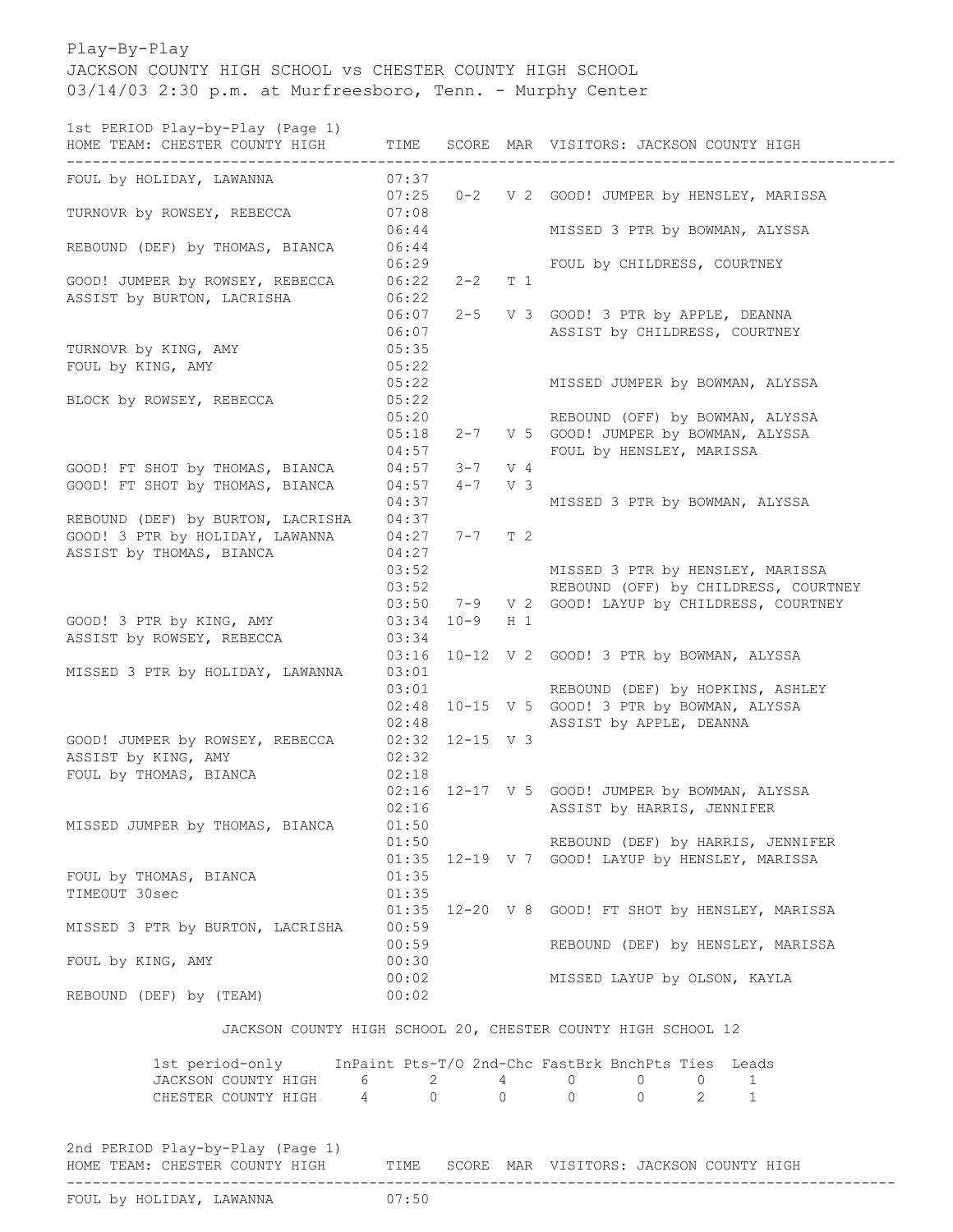| TURNOVR by HOLIDAY, LAWANNA                                                    | 07:50          |  |                                                                       |
|--------------------------------------------------------------------------------|----------------|--|-----------------------------------------------------------------------|
| TURNOVR by KING, AMY                                                           | 07:33<br>07:11 |  | 12-23 V 11 GOOD! 3 PTR by BOWMAN, ALYSSA                              |
|                                                                                | 06:46          |  | 12-26 V 14 GOOD! 3 PTR by BOWMAN, ALYSSA                              |
|                                                                                | 06:46<br>06:02 |  | ASSIST by HENSLEY, MARISSA<br>FOUL by APPLE, DEANNA                   |
| MISSED 3 PTR by HURST, EMILY                                                   | 05:47          |  |                                                                       |
|                                                                                | 05:47<br>05:37 |  | REBOUND (DEF) by HENSLEY, MARISSA<br>MISSED 3 PTR by HENSLEY, MARISSA |
| REBOUND (DEF) by HOLIDAY, LAWANNA                                              | 05:37          |  |                                                                       |
|                                                                                | 05:31          |  | FOUL by CHILDRESS, COURTNEY                                           |
| MISSED 3 PTR by BURTON, LACRISHA                                               | 05:12<br>05:12 |  | REBOUND (DEF) by BOWMAN, ALYSSA                                       |
|                                                                                | 05:05          |  | TURNOVR by BOWMAN, ALYSSA                                             |
| STEAL by KING, AMY                                                             | 05:05<br>05:05 |  | FOUL by HENSLEY, MARISSA                                              |
| MISSED JUMPER by ROWSEY, REBECCA                                               | 04:33          |  |                                                                       |
|                                                                                | 04:33          |  | REBOUND (DEF) by APPLE, DEANNA                                        |
| REBOUND (DEF) by BURTON, LACRISHA                                              | 04:25<br>04:25 |  | MISSED JUMPER by APPLE, DEANNA                                        |
| MISSED LAYUP by HOLIDAY, LAWANNA                                               | 04:17          |  |                                                                       |
| REBOUND (OFF) by ROWSEY, REBECCA                                               | 04:17          |  |                                                                       |
| MISSED LAYUP by ROWSEY, REBECCA                                                | 04:15<br>04:15 |  | REBOUND (DEF) by HARRIS, JENNIFER                                     |
|                                                                                | 03:48          |  | MISSED JUMPER by APPLE, DEANNA                                        |
| REBOUND (DEF) by ROWSEY, REBECCA<br>MISSED 3 PTR by HOLIDAY, LAWANNA           | 03:48<br>03:30 |  |                                                                       |
|                                                                                | 03:30          |  | REBOUND (DEF) by HENSLEY, MARISSA                                     |
|                                                                                | 03:02          |  | MISSED 3 PTR by BOWMAN, ALYSSA                                        |
| REBOUND (DEF) by HURST, EMILY<br>MISSED JUMPER by HOLIDAY, LAWANNA             | 03:02<br>02:47 |  |                                                                       |
|                                                                                | 02:47          |  | REBOUND (DEF) by HOPKINS, ASHLEY                                      |
|                                                                                | 02:44          |  | TIMEOUT TEAM                                                          |
|                                                                                | 02:18<br>02:18 |  | FOUL by APPLE, DEANNA<br>TURNOVR by APPLE, DEANNA                     |
|                                                                                | 02:04          |  | FOUL by NAFF, AMANDA                                                  |
| MISSED FT SHOT by KING, AMY                                                    | 02:04<br>02:04 |  | REBOUND (DEF) by HOPKINS, ASHLEY                                      |
|                                                                                |                |  | 01:42 12-29 V 17 GOOD! 3 PTR by BOWMAN, ALYSSA                        |
|                                                                                | 01:42          |  | ASSIST by HARRIS, JENNIFER                                            |
| GOOD! FT SHOT by ROWSEY, REBECCA 01:23 13-29 V 16                              | 01:23          |  | FOUL by BOWMAN, ALYSSA                                                |
| GOOD! FT SHOT by ROWSEY, REBECCA  01:23 14-29 V 15                             |                |  |                                                                       |
| STEAL by DAVIS, SHANAWASKI                                                     | 00:03<br>00:02 |  | TURNOVR by BOWMAN, ALYSSA                                             |
|                                                                                |                |  |                                                                       |
|                                                                                |                |  | JACKSON COUNTY HIGH SCHOOL 29, CHESTER COUNTY HIGH SCHOOL 14          |
|                                                                                |                |  | 2nd period-only InPaint Pts-T/O 2nd-Chc FastBrk BnchPts Ties Leads    |
| JACKSON COUNTY HIGH 0 6 0 0 0                                                  |                |  | 0<br>$\mathbf{0}$                                                     |
|                                                                                |                |  | $0 \qquad 0$                                                          |
|                                                                                |                |  |                                                                       |
| 3rd PERIOD Play-by-Play (Page 1)                                               |                |  |                                                                       |
| HOME TEAM: CHESTER COUNTY HIGH TIME SCORE MAR VISITORS: JACKSON COUNTY HIGH    |                |  |                                                                       |
| MISSED JUMPER by HOLMES, WHITNEY 07:44                                         |                |  |                                                                       |
| MISSED JUMPER by ROWSEY, REBECCA                                               | 07:44<br>07:22 |  | BLOCK by BOWMAN, ALYSSA                                               |
|                                                                                | 07:22          |  | REBOUND (DEF) by CHILDRESS, COURTNEY                                  |
|                                                                                | 06:53          |  | MISSED LAYUP by APPLE, DEANNA                                         |
| BLOCK by ROWSEY, REBECCA                                                       | 06:53<br>06:53 |  | REBOUND (OFF) by (TEAM)                                               |
|                                                                                | 06:53          |  | MISSED 3 PTR by HOPKINS, ASHLEY                                       |
| REBOUND (DEF) by HOLIDAY, LAWANNA 06:53                                        |                |  |                                                                       |
| GOOD! JUMPER by ROWSEY, REBECCA 06:53 16-29 V 13<br>ASSIST by HOLIDAY, LAWANNA | 06:53          |  |                                                                       |
|                                                                                | 06:53          |  | MISSED JUMPER by APPLE, DEANNA                                        |
| BLOCK by THOMAS, BIANCA<br>REBOUND (DEF) by BURTON, LACRISHA                   | 06:53<br>06:53 |  |                                                                       |
|                                                                                |                |  |                                                                       |

06:09 FOUL by HOPKINS, ASHLEY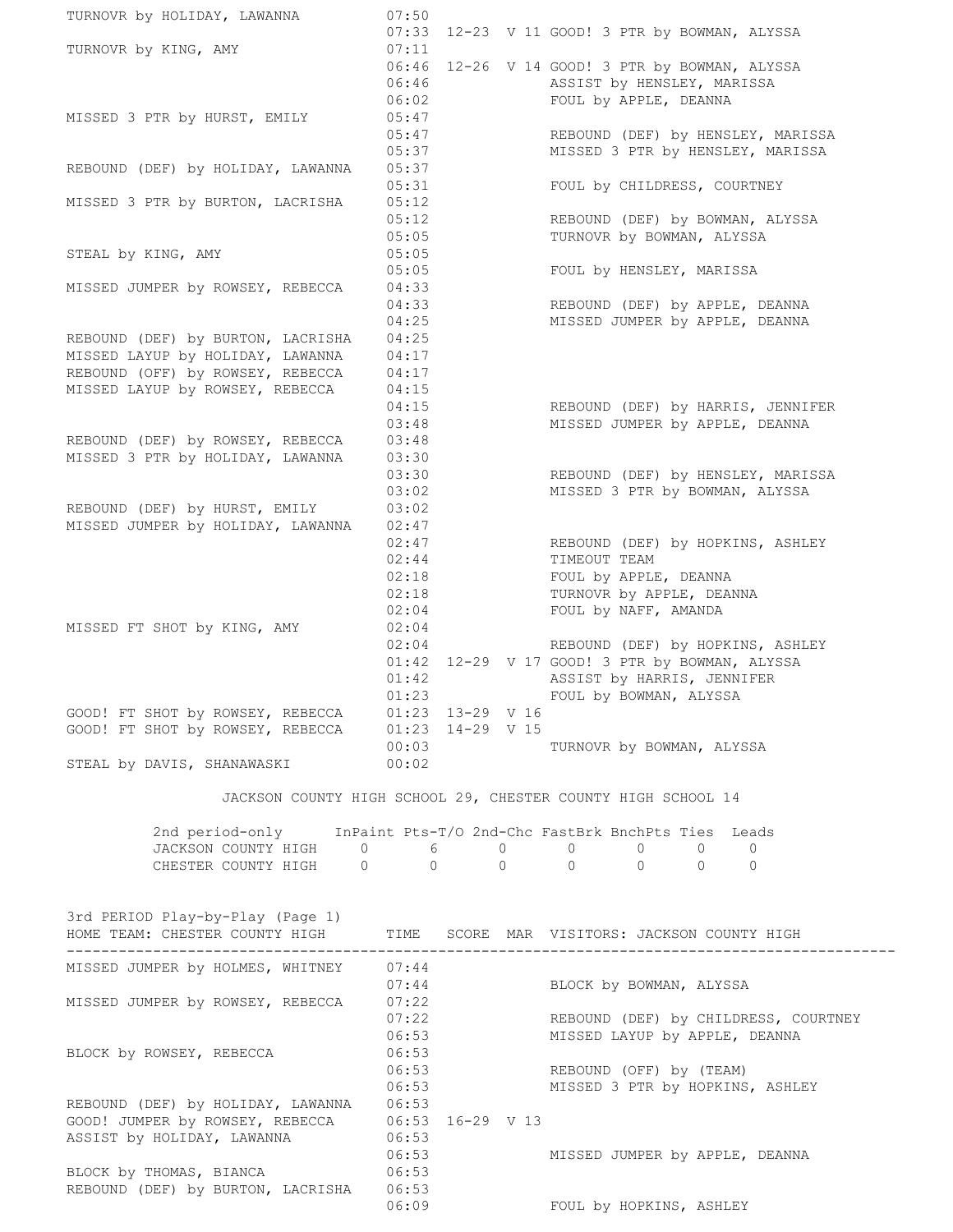MISSED JUMPER by ROWSEY, REBECCA 05:50 05:50 REBOUND (DEF) by (TEAM) 05:17 TURNOVR by HENSLEY, MARISSA MISSED 3 PTR by HOLIDAY, LAWANNA 05:06 REBOUND (OFF) by THOMAS, BIANCA 05:04 05:04 FOUL by HENSLEY, MARISSA GOOD! FT SHOT by THOMAS, BIANCA 05:04 17-29 V 12 GOOD! FT SHOT by THOMAS, BIANCA  $05:04$  18-29 V 11 04:42 MISSED JUMPER by APPLE, DEANNA BLOCK by ROWSEY, REBECCA 04:42 04:41 REBOUND (OFF) by APPLE, DEANNA 04:35 MISSED JUMPER by HOPKINS, ASHLEY REBOUND (DEF) by DURBIN, HEATHER 04:35 TURNOVR by THOMAS, BIANCA 04:21 04:21 STEAL by APPLE, DEANNA<br>04:17 MISSED LAYUP by HENSLE<br>04:17 REBOUND (OFF) by HOPKII MISSED LAYUP by HENSLEY, MARISSA REBOUND (OFF) by HOPKINS, ASHLEY 04:11 MISSED 3 PTR by BOWMAN, ALYSSA REBOUND (DEF) by ROWSEY, REBECCA 04:11 MISSED JUMPER by ROWSEY, REBECCA 04:02 04:02 REBOUND (DEF) by BOWMAN, ALYSSA 03:24 MISSED JUMPER by HENSLEY, MARISSA BLOCK by ROWSEY, REBECCA 03:24 03:23 REBOUND (OFF) by (TEAM) 03:21 MISSED JUMPER by HOPKINS, ASHLEY BLOCK by ROWSEY, REBECCA 03:21 REBOUND (DEF) by KING, AMY 03:19 MISSED JUMPER by THOMAS, BIANCA 03:13 REBOUND (OFF) by DAVIS, SHANAWASKI 03:13 GOOD! LAYUP by DAVIS, SHANAWASKI 03:09 20-29 V 9 02:56 MISSED JUMPER by HOPKINS, ASHLEY REBOUND (DEF) by KING, AMY 02:56 02:52 FOUL by CHILDRESS, COURTNEY MISSED 3 PTR by THOMAS, BIANCA 02:41 02:41 REBOUND (DEF) by CHILDRESS, COURTNEY 02:35 TIMEOUT 30sec 02:07 MISSED JUMPER by APPLE, DEANNA BLOCK by ROWSEY, REBECCA 02:07 02:06 REBOUND (OFF) by APPLE, DEANNA FOUL by ROWSEY, REBECCA 02:06 02:06 20-30 V 10 GOOD! FT SHOT by APPLE, DEANNA 02:06 20-31 V 11 GOOD! FT SHOT by APPLE, DEANNA 01:52 FOUL by HENSLEY, MARISSA 01:47 FOUL by OLSON, KAYLA MISSED 3 PTR by THOMAS, BIANCA 01:42 REBOUND (OFF) by THOMAS, BIANCA 01:42 GOOD! JUMPER by THOMAS, BIANCA 01:36 22-31 V 9 01:20 22-33 V 11 GOOD! JUMPER by APPLE, DEANNA MISSED JUMPER by THOMAS, BIANCA 01:02 01:02 BLOCK by CHILDRESS, COURTNEY 01:01 REBOUND (DEF) by BOWMAN, ALYSSA 00:24 TURNOVR by APPLE, DEANNA STEAL by ROWSEY, REBECCA 00:23 00:22 FOUL by APPLE, DEANNA GOOD! FT SHOT by ROWSEY, REBECCA 00:22 23-33 V 10 GOOD! FT SHOT by ROWSEY, REBECCA 00:22 24-33 V 9 00:00 24-36 V 12 GOOD! 3 PTR by BOWMAN, ALYSSA 00:00 ASSIST by CHILDRESS, COURTNEY 07:43 REBOUND (OFF) by CHILDRESS, COURTNEY 07:43 TURNOVR by CHILDRESS, COURTNEY JACKSON COUNTY HIGH SCHOOL 36, CHESTER COUNTY HIGH SCHOOL 24

| 3rd period-only                   | InPaint Pts-T/O 2nd-Chc FastBrk BnchPts Ties Leads |  |  |  |
|-----------------------------------|----------------------------------------------------|--|--|--|
| JACKSON COUNTY HIGH 0 0 2 0 0 0 0 |                                                    |  |  |  |
| CHESTER COUNTY HIGH 6 4 6 0 2 0 0 |                                                    |  |  |  |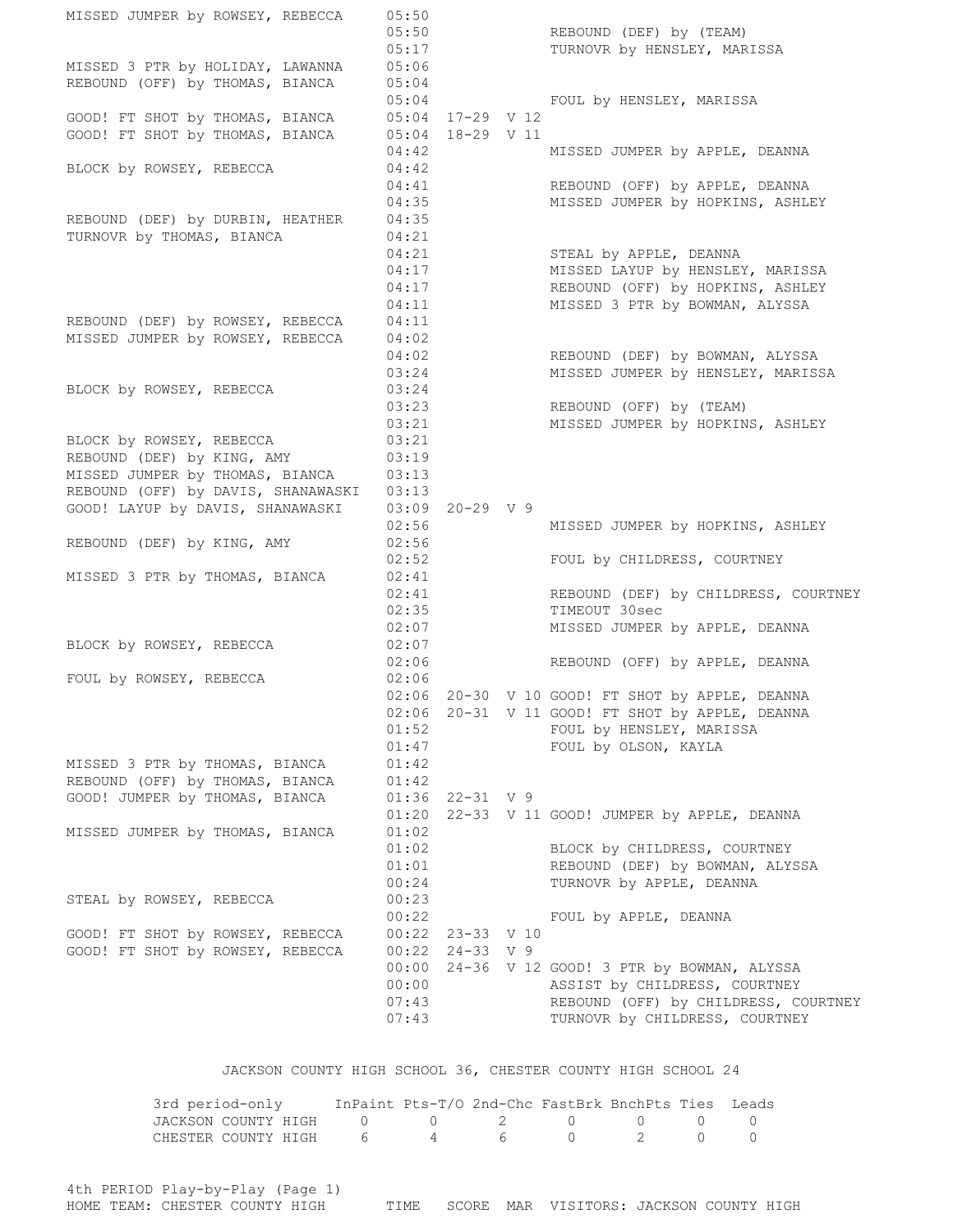MISSED JUMPER by THOMAS, BIANCA 07:19 07:19 REBOUND (DEF) by HOPKINS, ASHLEY 06:57 MISSED JUMPER by APPLE, DEANNA 06:57<br>REBOUND (DEF) by BURTON, LACRISHA 06:57 MISSED 3 PTR by THOMAS, BIANCA 06:45 REBOUND (OFF) by ROWSEY, REBECCA 06:45 MISSED JUMPER by ROWSEY, REBECCA 06:42 06:42 REBOUND (DEF) by NAFF, AMANDA 06:31 TURNOVR by NAFF, AMANDA STEAL by HOLIDAY, LAWANNA 06:29 GOOD! LAYUP by HOLIDAY, LAWANNA 06:27 26-36 V 10 05:47 MISSED 3 PTR by BOWMAN, ALYSSA 05:47 REBOUND (OFF) by HOPKINS, ASHLEY 05:40 MISSED LAYUP by APPLE, DEANNA<br>05:40 REBOUND (OFF) by CHILDRESS, CO REBOUND (OFF) by CHILDRESS, COURTNEY 05:36 26-38 V 12 GOOD! LAYUP by CHILDRESS, COURTNEY GOOD! JUMPER by ROWSEY, REBECCA 05:24 28-38 V 10 ASSIST by DAVIS, SHANAWASKI 05:24 05:24 FOUL by CHILDRESS, COURTNEY GOOD! FT SHOT by ROWSEY, REBECCA 05:24 29-38 V 9 FOUL by HOLIDAY, LAWANNA  $05:13$ FOUL by HOLIDAY, LAWANNA 05:07 05:01 MISSED LAYUP by HENSLEY, MARISSA REBOUND (DEF) by BURTON, LACRISHA 05:01  $GOOD!$  JUMPER by THOMAS, BIANCA  $04:51$  31-38 V 7 ASSIST by KING, AMY 64:51 04:37 TURNOVR by APPLE, DEANNA STEAL by KING, AMY 04:37 04:37 FOUL by CHILDRESS, COURTNEY MISSED FT SHOT by KING, AMY 04:37 04:37 REBOUND (DEF) by HOPKINS, ASHLEY 04:14 TURNOVR by APPLE, DEANNA MISSED 3 PTR by DAVIS, SHANAWASKI 03:53 REBOUND (OFF) by ROWSEY, REBECCA 03:53 MISSED JUMPER by ROWSEY, REBECCA 03:50 03:50 REBOUND (DEF) by HENSLEY, MARISSA FOUL by ROWSEY, REBECCA 03:49 FOUL by DAVIS, SHANAWASKI 02:57 TIMEOUT TEAM 02:57 02:57 TIMEOUT 30sec FOUL by KING, AMY 02:39 FOUL by KING, AMY 02:11 02:11 31-39 V 8 GOOD! FT SHOT by NAFF, AMANDA  $02:11$   $31-40$  V 9 GOOD! FT SHOT by NAFF, AMANDA MISSED JUMPER by THOMAS, BIANCA 01:58 REBOUND (OFF) by ROWSEY, REBECCA 01:58 GOOD! JUMPER by ROWSEY, REBECCA 01:52 33-40 V 7 FOUL by THOMAS, BIANCA 01:42 TIMEOUT TEAM 01:42 01:42 33-41 V 8 GOOD! FT SHOT by HENSLEY, MARISSA 01:42 33-42 V 9 GOOD! FT SHOT by HENSLEY, MARISSA 01:34 FOUL by HOPKINS, ASHLEY MISSED FT SHOT by ROWSEY, REBECCA 01:34 01:34 REBOUND (DEF) by HOPKINS, ASHLEY 01:20 TURNOVR by APPLE, DEANNA TURNOVR by HOLIDAY, LAWANNA 01:20 FOUL by HOLIDAY, LAWANNA  $00:53$ 01.20<br>00:53<br>00:53 33-43 V 10 GOOD! FT SHOT by HENSLEY, MARISSA 00:53 33-44 V 11 GOOD! FT SHOT by HENSLEY, MARISSA MISSED 3 PTR by KING, AMY 00:44 00:44 REBOUND (DEF) by HENSLEY, MARISSA FOUL by KING, AMY 00:33 00:33 MISSED FT SHOT by APPLE, DEANNA 00:33 REBOUND (OFF) by (DEADBALL) 00:33 MISSED FT SHOT by APPLE, DEANNA REBOUND (DEF) by THOMAS, BIANCA 00:33 MISSED 3 PTR by THOMAS, BIANCA 00:28 00:28 REBOUND (DEF) by NAFF, AMANDA

------------------------------------------------------------------------------------------------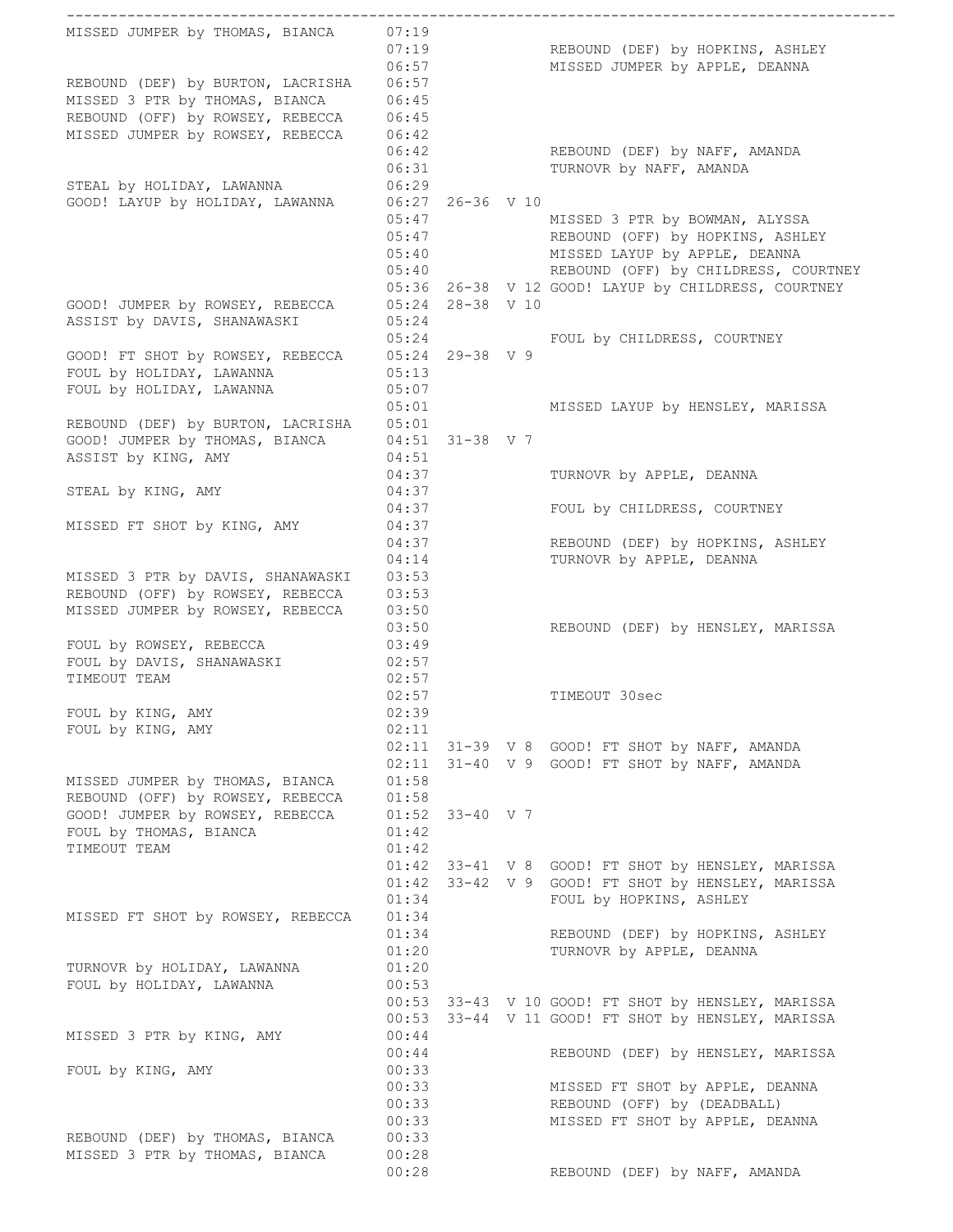## JACKSON COUNTY HIGH SCHOOL 44, CHESTER COUNTY HIGH SCHOOL 33

| 4th period-only                   | InPaint Pts-T/O 2nd-Chc FastBrk BnchPts Ties Leads |  |  |  |
|-----------------------------------|----------------------------------------------------|--|--|--|
| JACKSON COUNTY HIGH 2 2 2 0 2 0 0 |                                                    |  |  |  |
| CHESTER COUNTY HIGH 6 2 2 2 0 0 0 |                                                    |  |  |  |